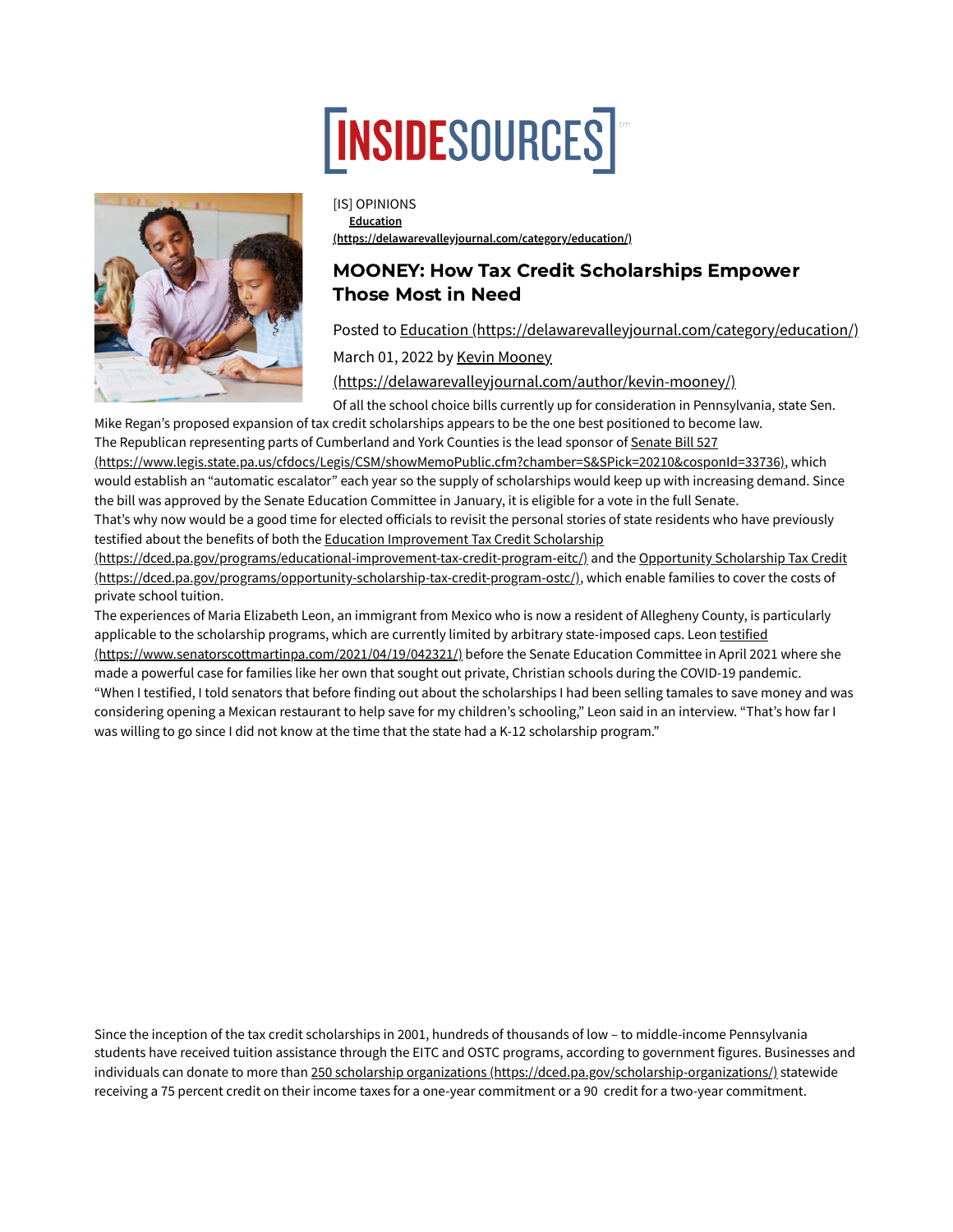A joint poll [\(https://www.commonwealthfoundation.org/issues/detail/new-education-polling-results\)](https://www.commonwealthfoundation.org/issues/detail/new-education-polling-results) from EdChoice, a national nonprofit school choice advocacy group, and The Commonwealth Foundation, a free-market think tank based in Harrisburg, found that 71 percent of Pennsylvania voters support both scholarship programs.

"None of what my children have achieved would be possible without the state's tax credit scholarship program," Leon said. "But sadly, there are many other students who are in need of scholarships and can't get them. The program is capped. This is a shame because no kids should be left out."

But a new report from The Commonwealth Foundation shows many are being left out because of rising demand. For the 2019-20 school year, the report found students submitted 137,000 scholarship applications, which was 34,000 more than the prior school year, and the highest on record. Unfortunately, a record number of K-12 student tax applications were also denied because of the existing caps – 75,651 to be precise. Put simply, 55 percent of K-12 applications were turned away. The problem doesn't end here. In the 2019-20 school year, individuals and businesses donated a record \$190 million for K-12 scholarships. But \$116 million of business donations have been waitlisted because of the caps.

Fortunately, Regan's bill would put an end to the backlog by automatically raising the caps for both programs by 25 percent annually so long as at least 90 percent of the credits were claimed in the prior year.

"Since we know there's a demand for more scholarship funding, and we know how much the scholarships have already helped, why not expand and help more children have a bright future?" Leon asks. Three of her children received tax-credit scholarships to attend Cornerstone. But she would like to see all Pennsylvania residents who are in need of financial assistance benefit from scholarships for private schools. "My children are succeeding at Cornerstone where they have high hopes for the future." But the same may not be true for other students who have no alternative to public schools in absence of any scholarships. Regan drove this point home in a press release [\(https://www.senatormikereganpa.com/2022/01/19/regan-senate-education-committee](https://www.senatormikereganpa.com/2022/01/19/regan-senate-education-committee-approves-school-choice-expansion/)approves-school-choice-expansion/) where he discussed the potential long-term ramifications of students missing out on scholarships.

"Some of these kids may never get the opportunity to lift themselves out of poverty or an inevitable life of crime and prison because their taxpayer-funded public schools continue to fail to provide them the education and support they need to break the cycle," Regan said in the release. [\(https://www.senatormikereganpa.com/2022/01/19/regan-senate-education-committee](https://www.senatormikereganpa.com/2022/01/19/regan-senate-education-committee-approves-school-choice-expansion/)approves-school-choice-expansion/) "Ultimately, this is about lives. Changing and improving the lives of young people." An economic analysis

[\(https://www.commonwealthfoundation.org/doclib/20200813\\_UnleashingEducationalOpportunityDeAngelis08\\_13\\_2020reduced.pdf\)](https://www.commonwealthfoundation.org/doclib/20200813_UnleashingEducationalOpportunityDeAngelis08_13_2020reduced.pdf) of the "untapped potential" of tax credit scholarships found that by expanding both the EITC and OSTC programs Pennsylvania would generate billions of dollars by increasing the lifetime earnings of today's students while reducing crime.

Regan anticipates that his bill could increase the scholarship programs by \$100 million annually, which amounts to less than 1 percent of the \$30 billion the state spends on education each year.

"We are talking about personal financial gain for these individuals who then do not need to seek public assistance or wind up in taxpayer-funded prisons," Regan said in his release. "And the billions of dollars that we will experience in return more than covers the increase in available tax credits."

*Follow us on social media: Twitter: @DV\_Journal [\(https://twitter.com/DV\\_Journal\)](https://twitter.com/DV_Journal) or Facebook.com/DelawareValleyJournal [\(https://www.facebook.com/DelawareValleyJournal\)](https://www.facebook.com/DelawareValleyJournal)*